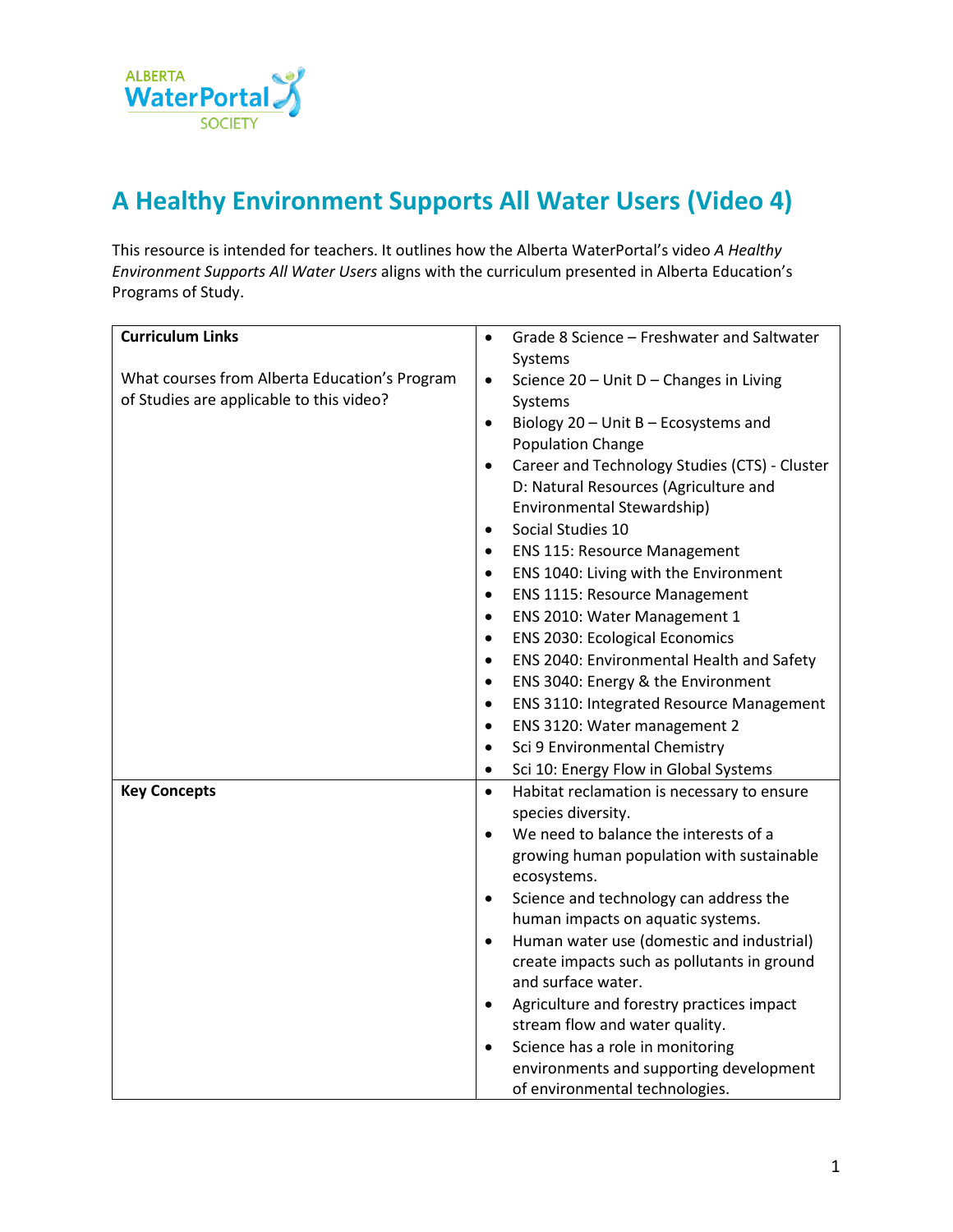

|                                                  | There are problems with water pollution that<br>$\bullet$     |
|--------------------------------------------------|---------------------------------------------------------------|
|                                                  | cannot be solved using scientific and                         |
|                                                  | technological knowledge alone.                                |
|                                                  | Actions and policies associated with<br>$\bullet$             |
|                                                  | globalization impact the environment.                         |
|                                                  | Environmental services are the benefits                       |
|                                                  | gained from the resources and processes                       |
|                                                  | provided by ecosystems.                                       |
|                                                  | Environmental services also provide<br>$\bullet$              |
|                                                  | economic and social benefits.                                 |
|                                                  | How we use land impacts the environmental<br>$\bullet$        |
|                                                  | services provided by ecosystems.                              |
|                                                  | Land use activities can provide both positive<br>$\bullet$    |
|                                                  | and negative environmental services.                          |
| <b>Objectives</b>                                | Students will investigate various land use<br>$\bullet$       |
|                                                  | practices common in Alberta and their impact                  |
|                                                  | on environmental services / ecosystem                         |
|                                                  | changes.                                                      |
|                                                  | Students will look at some of the impacts<br>$\bullet$        |
|                                                  | humans have on aquatic systems and how to                     |
|                                                  | reduce the impact.                                            |
| <b>Glossary of Terms</b>                         | Environmental Services: the benefits gained from              |
|                                                  |                                                               |
|                                                  | the resources and processes provided by                       |
|                                                  | ecosystems.                                                   |
| <b>Classroom and Online Activity Suggestions</b> | Brainstorm ideas individuals can take to<br>$\bullet$         |
|                                                  | protect water bodies in their local                           |
|                                                  | environment.                                                  |
|                                                  | Create a poster showing ecosystem services<br>٠               |
|                                                  | around your environment.                                      |
|                                                  | Give a presentation about a land use activity<br>$\bullet$    |
|                                                  | that helps protect water quality.                             |
|                                                  | Draw a picture of a land use activity that                    |
|                                                  | shows beneficial environmental services.                      |
|                                                  | Create a report that discusses the use of<br>$\bullet$        |
|                                                  | water by society, the impact such use has on                  |
|                                                  | water quality and quantity in ecosystems,                     |
|                                                  | and the need for water purification and                       |
|                                                  | conservation. Keep in mind activities such as                 |
|                                                  | manufacturing and processing, the                             |
|                                                  | petrochemical industry, agricultural systems,                 |
|                                                  | the mining industry and domestic daily water<br>consumption.* |
|                                                  | Give a presentation that evaluates the impact                 |
|                                                  | that human activity has had, or could have,                   |
|                                                  | on the biodiversity in an ecosystem, Consider                 |